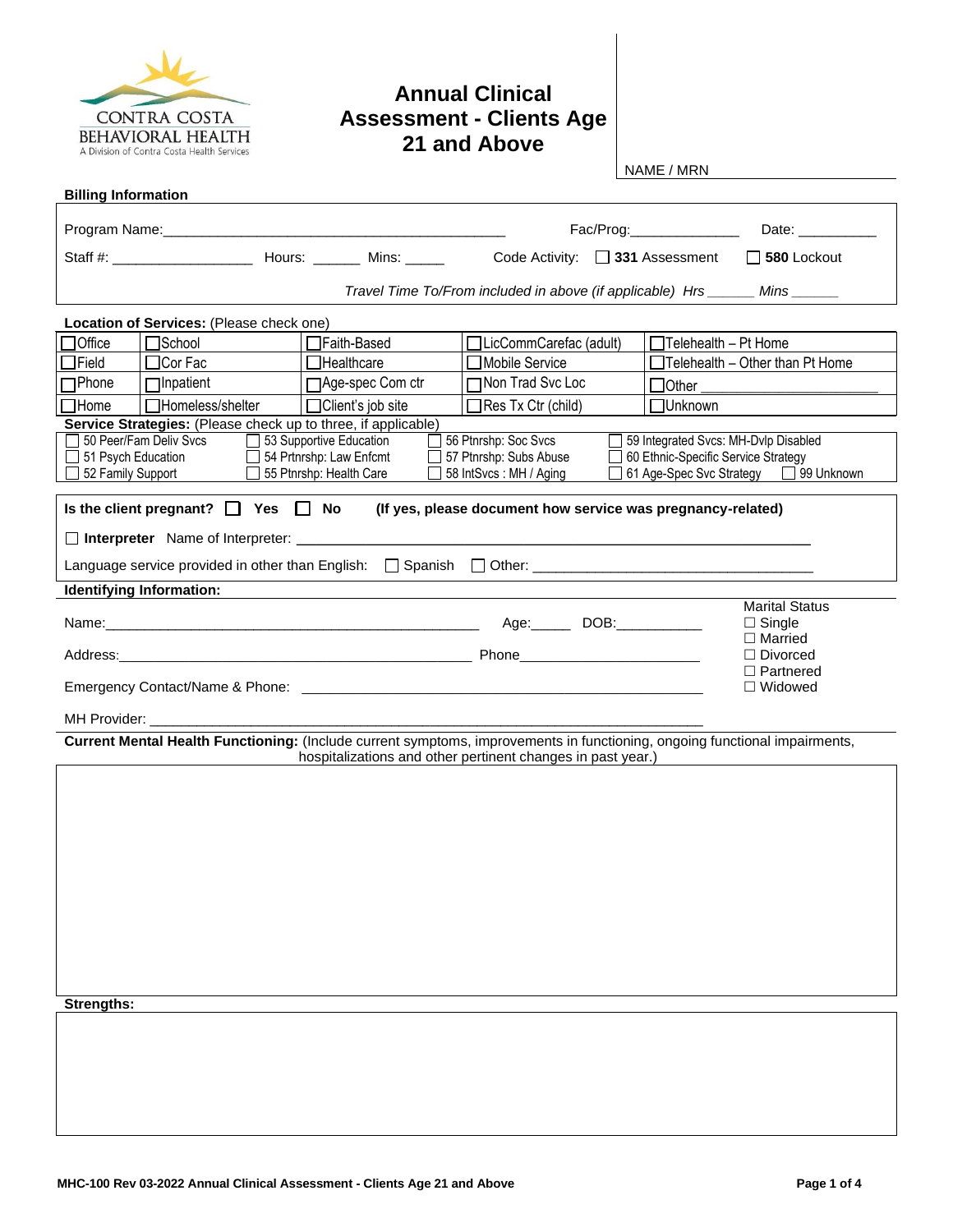

NAME / MRN

**Family/Social/Economic Update:** (Include living situation, income, socialization, work or educational activity, judicial involvement, support system and any changes in life circumstances.)

| CHECK THIS BOX IF CLIENT IS HOMELESS                                                                                                                            |                     |                   |  |  |  |  |
|-----------------------------------------------------------------------------------------------------------------------------------------------------------------|---------------------|-------------------|--|--|--|--|
|                                                                                                                                                                 |                     |                   |  |  |  |  |
|                                                                                                                                                                 |                     |                   |  |  |  |  |
|                                                                                                                                                                 |                     |                   |  |  |  |  |
|                                                                                                                                                                 |                     |                   |  |  |  |  |
|                                                                                                                                                                 |                     |                   |  |  |  |  |
|                                                                                                                                                                 |                     |                   |  |  |  |  |
|                                                                                                                                                                 |                     |                   |  |  |  |  |
| <b>Current Medical Status:</b>                                                                                                                                  |                     |                   |  |  |  |  |
| Primary Care Provider:                                                                                                                                          | Last Physical Exam: | Last Dental Exam: |  |  |  |  |
| Psychiatrist                                                                                                                                                    | Location            |                   |  |  |  |  |
| <b>List all Medical Conditions:</b>                                                                                                                             |                     |                   |  |  |  |  |
|                                                                                                                                                                 |                     |                   |  |  |  |  |
|                                                                                                                                                                 |                     |                   |  |  |  |  |
| Allergies/Drug Reactions:                                                                                                                                       |                     |                   |  |  |  |  |
|                                                                                                                                                                 |                     |                   |  |  |  |  |
| Med Compliant? Nes No Unknown                                                                                                                                   |                     |                   |  |  |  |  |
| List name of medication(s) client is taking at this time.<br>(List all current meds including OTC, herbal, and homeopathic. Include start date/dose/frequency.) |                     |                   |  |  |  |  |
|                                                                                                                                                                 |                     |                   |  |  |  |  |
|                                                                                                                                                                 |                     |                   |  |  |  |  |
|                                                                                                                                                                 |                     |                   |  |  |  |  |

## **Current Substance Use:**

|                                                                               |  | □ No Substance use □ Actively Using Substances □ Currently Clean & Sober for: |  |  |  |  |  |
|-------------------------------------------------------------------------------|--|-------------------------------------------------------------------------------|--|--|--|--|--|
| Please list all substance being used or list current treatment interventions. |  |                                                                               |  |  |  |  |  |
|                                                                               |  |                                                                               |  |  |  |  |  |
|                                                                               |  |                                                                               |  |  |  |  |  |
|                                                                               |  |                                                                               |  |  |  |  |  |
|                                                                               |  |                                                                               |  |  |  |  |  |
|                                                                               |  |                                                                               |  |  |  |  |  |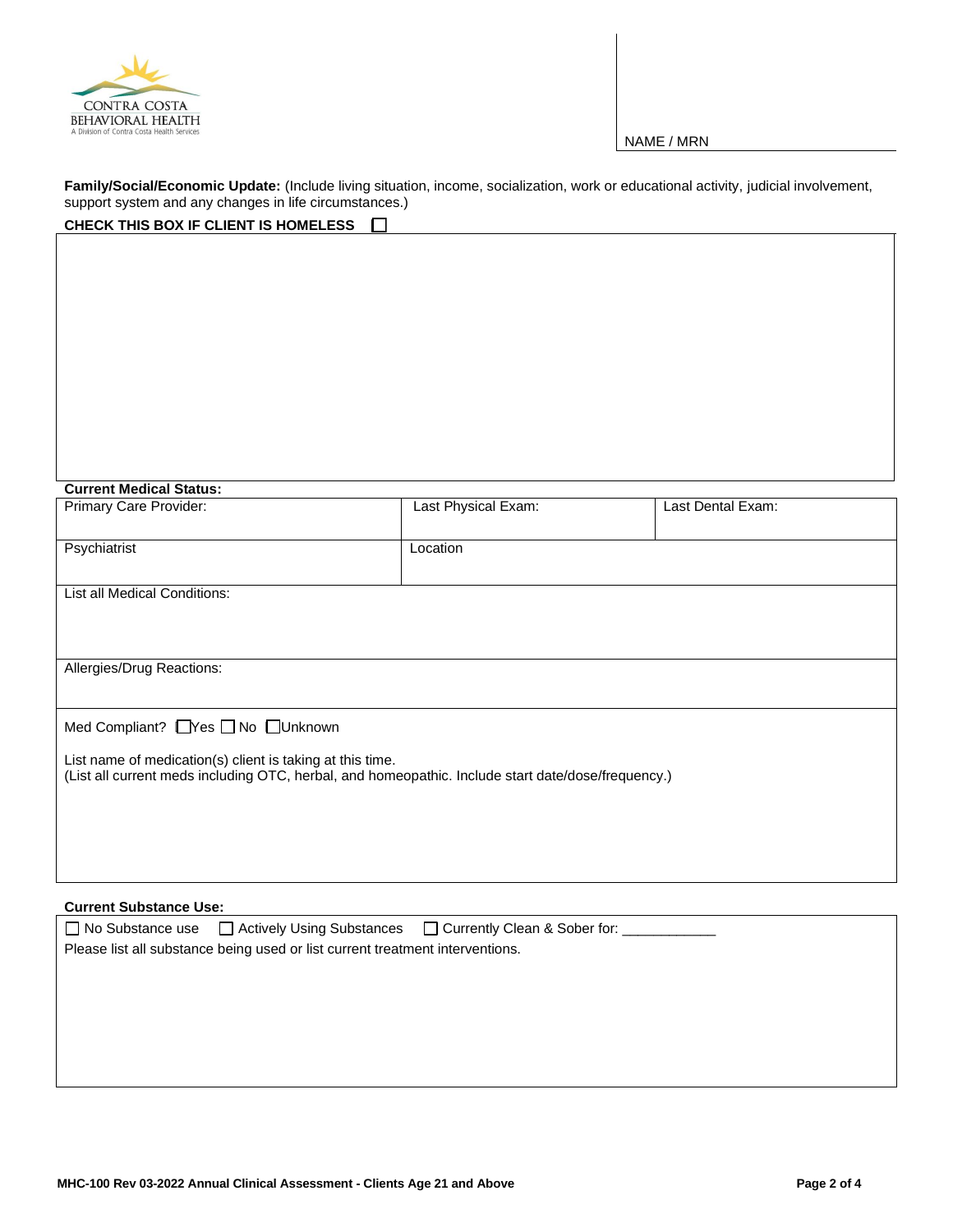

NAME / MRN

| <b>Risk Assessment:</b>                                                                                                                                                                                                                                                                                                                                                                                                                                                                                                                               |  |  |  |  |  |  |  |
|-------------------------------------------------------------------------------------------------------------------------------------------------------------------------------------------------------------------------------------------------------------------------------------------------------------------------------------------------------------------------------------------------------------------------------------------------------------------------------------------------------------------------------------------------------|--|--|--|--|--|--|--|
|                                                                                                                                                                                                                                                                                                                                                                                                                                                                                                                                                       |  |  |  |  |  |  |  |
| Past:<br><u> 1999 - Jan James James James James James James James James James James James James James James James James J</u>                                                                                                                                                                                                                                                                                                                                                                                                                         |  |  |  |  |  |  |  |
|                                                                                                                                                                                                                                                                                                                                                                                                                                                                                                                                                       |  |  |  |  |  |  |  |
|                                                                                                                                                                                                                                                                                                                                                                                                                                                                                                                                                       |  |  |  |  |  |  |  |
|                                                                                                                                                                                                                                                                                                                                                                                                                                                                                                                                                       |  |  |  |  |  |  |  |
| Arrests/Incarcerations in last 12 months<br>$\Box$ CPS Referral<br>$\Box$ APS Referral<br>$\Box$ Tarasoff<br>$\Box$ 5150 Initiated                                                                                                                                                                                                                                                                                                                                                                                                                    |  |  |  |  |  |  |  |
| Additional Risk Factors: (Check all that apply.) Document details.<br>Physical Abuse/Emotional Abuse<br>Sexual Abuse<br>Self-injurious Behavior<br>Family History of Suicide<br>Trauma or Loss in Family<br><b>Animal Cruelty</b><br>Access to Firearms (family, friends)<br><b>Assaultive Behavior</b><br><b>Fire Setting</b><br>Inappropriate Sexualized Behavior<br>Behavior Influenced by Delusions or Hallucinations<br><b>Emotional/Physical Neglect</b><br>History of Domestic Violence<br>Adverse Childhood Experience<br>Severe Hopelessness |  |  |  |  |  |  |  |
| Impulsivity/Threatening Behavior<br>  Substance Abuse<br>Comments:                                                                                                                                                                                                                                                                                                                                                                                                                                                                                    |  |  |  |  |  |  |  |
| <b>Mental Status:</b>                                                                                                                                                                                                                                                                                                                                                                                                                                                                                                                                 |  |  |  |  |  |  |  |
|                                                                                                                                                                                                                                                                                                                                                                                                                                                                                                                                                       |  |  |  |  |  |  |  |
|                                                                                                                                                                                                                                                                                                                                                                                                                                                                                                                                                       |  |  |  |  |  |  |  |
|                                                                                                                                                                                                                                                                                                                                                                                                                                                                                                                                                       |  |  |  |  |  |  |  |
|                                                                                                                                                                                                                                                                                                                                                                                                                                                                                                                                                       |  |  |  |  |  |  |  |
| Thought Process: All the control of the control of the control of the control of the control of the control of                                                                                                                                                                                                                                                                                                                                                                                                                                        |  |  |  |  |  |  |  |
|                                                                                                                                                                                                                                                                                                                                                                                                                                                                                                                                                       |  |  |  |  |  |  |  |
| Additional Observations:                                                                                                                                                                                                                                                                                                                                                                                                                                                                                                                              |  |  |  |  |  |  |  |
| Diagnostic Impression: DSM-5 Diagnosis, ICD-10 Code and Narrative                                                                                                                                                                                                                                                                                                                                                                                                                                                                                     |  |  |  |  |  |  |  |
|                                                                                                                                                                                                                                                                                                                                                                                                                                                                                                                                                       |  |  |  |  |  |  |  |
| (Primary)                                                                                                                                                                                                                                                                                                                                                                                                                                                                                                                                             |  |  |  |  |  |  |  |
|                                                                                                                                                                                                                                                                                                                                                                                                                                                                                                                                                       |  |  |  |  |  |  |  |
| DSM-5 Diagnosis: ________________________(Secondary)                                                                                                                                                                                                                                                                                                                                                                                                                                                                                                  |  |  |  |  |  |  |  |
|                                                                                                                                                                                                                                                                                                                                                                                                                                                                                                                                                       |  |  |  |  |  |  |  |
| DSM-5 Diagnosis by: ____<br>(Name of Diagnosing Clinician/Licensure)                                                                                                                                                                                                                                                                                                                                                                                                                                                                                  |  |  |  |  |  |  |  |